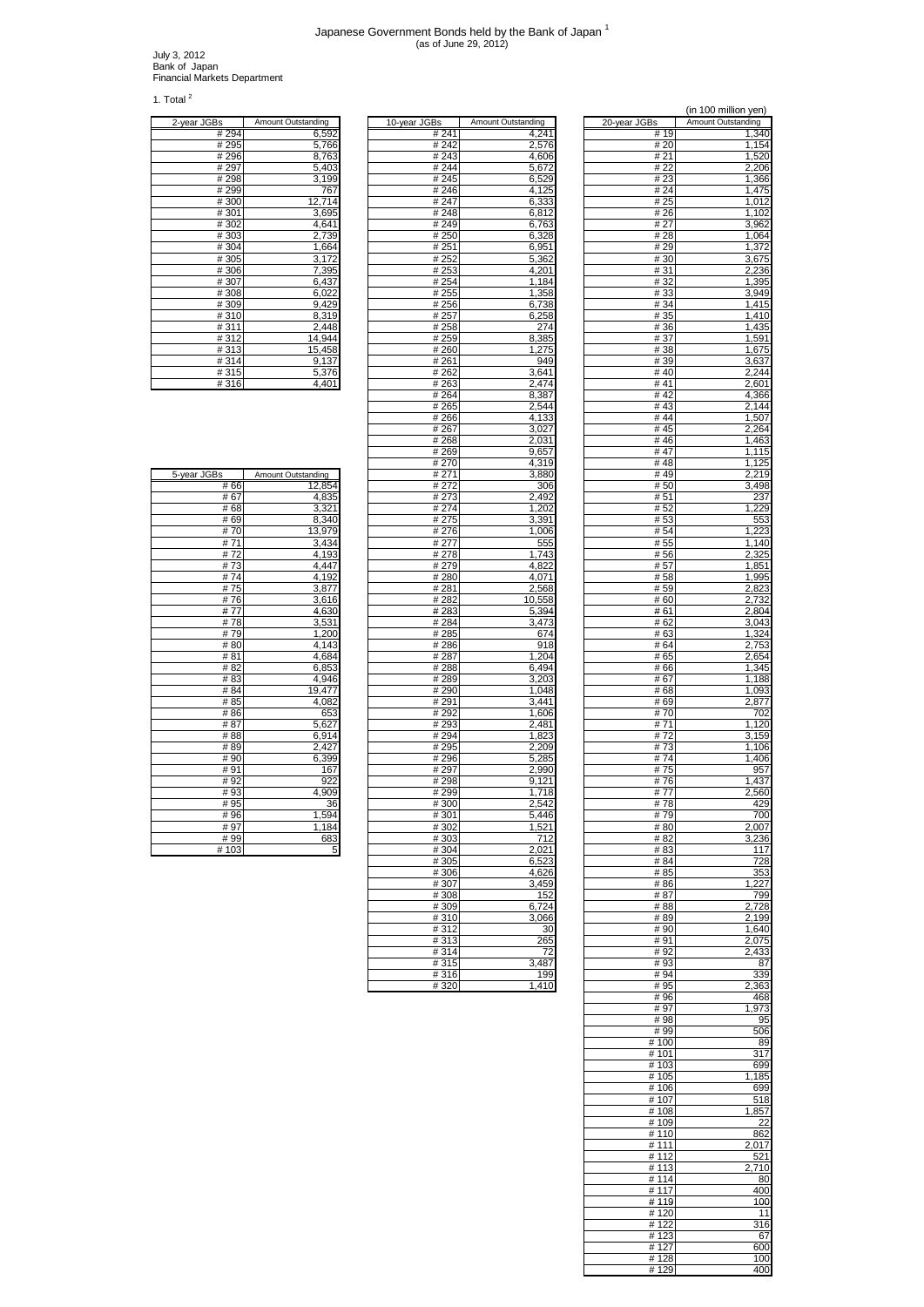| 30-year JGBs            | Amount Outstanding |
|-------------------------|--------------------|
| # 2                     | 53                 |
| #3                      | 256                |
| #4                      | 589                |
| #5                      | 20<br>1            |
| #6                      |                    |
| #7                      | 244                |
| #8                      | 38                 |
| #9                      | $\overline{1}$     |
| #10                     | 645                |
| 11<br>#                 | $\overline{74}$    |
| 12<br>#                 | 31                 |
| 13<br>#                 | 4                  |
| 14<br>#                 | 56                 |
| #15                     | 299                |
| 16<br>#                 | 666                |
| 17<br>#                 | 395                |
| $\overline{18}$<br>#    | 75                 |
| # 19                    |                    |
| # 20                    | 611                |
| #21                     | 1                  |
| # 22                    | 143                |
| #23                     | 87                 |
| # 24                    | 370                |
| # 25                    | 298                |
| #26                     | 410                |
| # 27                    | 555                |
| #28                     | 81                 |
| # 29                    | 335                |
| #31                     | 20                 |
| #32                     | 464                |
| $\overline{u}$ $\Omega$ | 102                |

| 30-year JGBs | Amount Outstanding | Floating-rate JGBs | Amount Outstanding | <b>Inflation-Indexed Bonds</b> | Amount Outstanding |
|--------------|--------------------|--------------------|--------------------|--------------------------------|--------------------|
| #2           | 53                 | # 8                | 66                 | #1                             | З                  |
| #3           | 256                | #9                 | 710                | #2                             | 90                 |
| #4           | 589                | #10                | 633                | #3                             | 435                |
| #5           | 201                | # 11               | 601                | #4                             | 567                |
| #6           | 1                  | #12                | 380                | #5                             | 244                |
| #7           | 244                | #13                | 1,007              | #6                             | 699                |
| # 8          | 38                 | #14                | 204                | #7                             | 341                |
| # 9          | 1                  | #15                | 779                | #8                             | 1,444              |
| #10          | 645                | #16                | 920                | #9                             | 578                |
| #11          | 74                 | #17                | 286                | #10                            | 949                |
| #12          | 31                 | #18                | 299                | #11                            | 419                |
| #13          | 4                  | #19                | 498                | #12                            | 1,144              |
| #14          | 56                 | #20                | 701                | #13                            | 289                |
| # $15$       | 299                | #21                | 1,228              | #14                            | 1,834              |
| #16          | 666                | #22                | 1,481              | #15                            | 343                |
| #17          | 395                | #23                | 768                | #16                            | 979                |
| # 18         | 75                 | #24                | 626                |                                |                    |
| #19          | 1                  | # 25               | 952                |                                |                    |
| #20          | 611                | #26                | 369                |                                |                    |
| #21          | 1                  | #27                | 293                |                                |                    |
| #22          | 143                | #28                | 351                |                                |                    |
| #23          | 87                 | #29                | 378                |                                |                    |
| #24          | 370                | #30                | 343                |                                |                    |
| #25          | 298                | #31                | 263                |                                |                    |
| #26          | 410                | #32                | 405                |                                |                    |
| # 27         | 555                | #33                | 540                |                                |                    |
| #28          | 81                 | #34                | 460                |                                |                    |
| #29          | 335                | # 35               | 245                |                                |                    |
| #31          | 20                 | #36                | 386                |                                |                    |
| #32          | 464                | #37                | 1,216              |                                |                    |
| #34          | $\overline{183}$   | #38                | 1,209              |                                |                    |
|              |                    | #39                | 788                |                                |                    |
|              |                    | #40                | 368                |                                |                    |
|              |                    | #41                | 711                |                                |                    |
|              |                    | #42                | 723                |                                |                    |
|              |                    | #43                | 1,386              |                                |                    |
|              |                    | #44                | 718                |                                |                    |
|              |                    | #45                | 737                |                                |                    |
|              |                    | #46                | 469                |                                |                    |
|              |                    | #47                | 557                |                                |                    |
|              |                    | #48                | 442                |                                |                    |

| Inflation-Indexed Bonds | Amount Outstanding |
|-------------------------|--------------------|
| #<br>1                  |                    |
| #<br>$\overline{2}$     | 90                 |
| #3                      | 435                |
| #<br>4                  | 567                |
| #5                      | 244                |
| #6                      | 699                |
| #<br>7                  | 341                |
| #<br>8                  | 1,444              |
| # 9                     | 578                |
| #<br>10                 | 949                |
| #                       | 419                |
| #12                     | 1,144              |
| 13<br>#                 | 289                |
| #<br>14                 | 1,834              |
| #<br>15                 | 343                |
| #<br>16                 | 979                |

2. Asset Purchase Program<sup>3</sup>

|             | Amount Outstanding |
|-------------|--------------------|
| 2-year JGBs |                    |
| # 296       | 73                 |
| # 297       | 1,532              |
| #298        | 1,646              |
| #299        | 472                |
| #300        | 1,034              |
| #301        | 1,500              |
| #302        | 1,714              |
| #303        | 1,321              |
| #304        | 572                |
| #305        | 2,531              |
| #306        | 6,197              |
| #307        | 3,667              |
| #308        | 4,131              |
| #309        | 9,331              |
| #310        | 5,602              |
| #311        | 2,395              |
| #312        | 14,944             |
| #313        | 15,458             |
| #314        | 9,137              |
| #315        | 5,376              |
| #316        | 4,401              |

|             |                    |             |                    |              | , <i>. .</i>       |
|-------------|--------------------|-------------|--------------------|--------------|--------------------|
| 2-year JGBs | Amount Outstanding | 5-year JGBs | Amount Outstanding | 10-year JGBs | Amount Outstanding |
| #296        | 73                 | #68         | 20                 | # 244        | 95                 |
| #297        | 1,532              | # 69        | 428                | # 245        | 705                |
| #298        | 1,646              | #70         | 1,031              | # 247        | 40                 |
| # 299       | 472                | #71         | 24                 | #248         | 41                 |
| #300        | 1,034              | #72         | 55                 | #249         |                    |
| #301        | 1,500              | #73         | 1,180              | # 250        | 446                |
| #302        | 1,714              | #74         | 207                | # 251        | 692                |
| #303        | 1,321              | #75         | 17                 | # 252        | 134                |
| #304        | 572                | #76         | 174                | # 253        | 858                |
| #305        | 2,531              | #77         | 59                 | # 254        | 173                |
| #306        | 6,197              | #78         | 305                | #255         | 3                  |
| #307        | 3,667              | #79         | 394                | #256         | 817                |
| #308        | 4,131              | #80         | 57                 | # 257        | 2,777              |
| #309        | 9,331              | #81         | 3,334              | #258         | 157                |
| #310        | 5,602              | #82         | 5,637              | #259         | 355                |
| #311        | 2,395              | #83         |                    | #261         | 24                 |
| #312        | 14,944             | # 84        | 885                | #262         | 6                  |
| #313        | 15,458             | #85         | 87                 | #263         | 157                |
| #314        | 9,137              | #86         | 510                | #264         | 148                |
| #315        | 5,376              | #87         | 2,605              | #265         | 567                |
| #316        | 4,401              | #88         | 1,040              | #266         | 626                |
|             |                    | #89         | 1,824              | #267         | 4                  |
|             |                    | #90         | 2,407              | #268         | 97                 |

|      |                    |              | (in 100 million yen) |
|------|--------------------|--------------|----------------------|
|      | Amount Outstanding | 10-year JGBs | Amount Outstanding   |
| # 68 | 20                 | # 244        | 95                   |
| # 69 | 428                | # 245        | 705                  |
| #70  | 1,031              | # 247        | 40                   |
| # 71 | 24                 | #248         | 41                   |
| # 72 | 55                 | #249         | 7                    |
| #73  | 1,180              | # 250        | 446                  |
| #74  | 207                | #251         | 692                  |
| #75  | 17                 | # 252        | 134                  |
| #76  | 174                | # 253        | 858                  |
| # 77 | 59                 | #254         | 173                  |
| #78  | 305                | #255         | 3                    |
| # 79 | 394                | #256         | 817                  |
| # 80 | 57                 | #257         | 2,777                |
| # 81 | 3,334              | #258         | 157                  |
| # 82 | 5,637              | #259         | 355                  |
| # 83 | $\overline{71}$    | #261         | 24                   |
| # 84 | 885                | #262         | 6                    |
| # 85 | 87                 | #263         | 157                  |
| #86  | 510                | #264         | 148                  |
| # 87 | 2,605              | #265         | 567                  |
| #88  | 1,040              | #266         | 626                  |
| # 89 | 1,824              | #267         | 4                    |
| #90  | 2,407              | #268         | 97                   |
|      |                    | #269         | 1,482                |
|      |                    | #270         | 8                    |
|      |                    | #271         | 51                   |

| 20-year JGBs | Amount Outstanding |
|--------------|--------------------|
| # 24         |                    |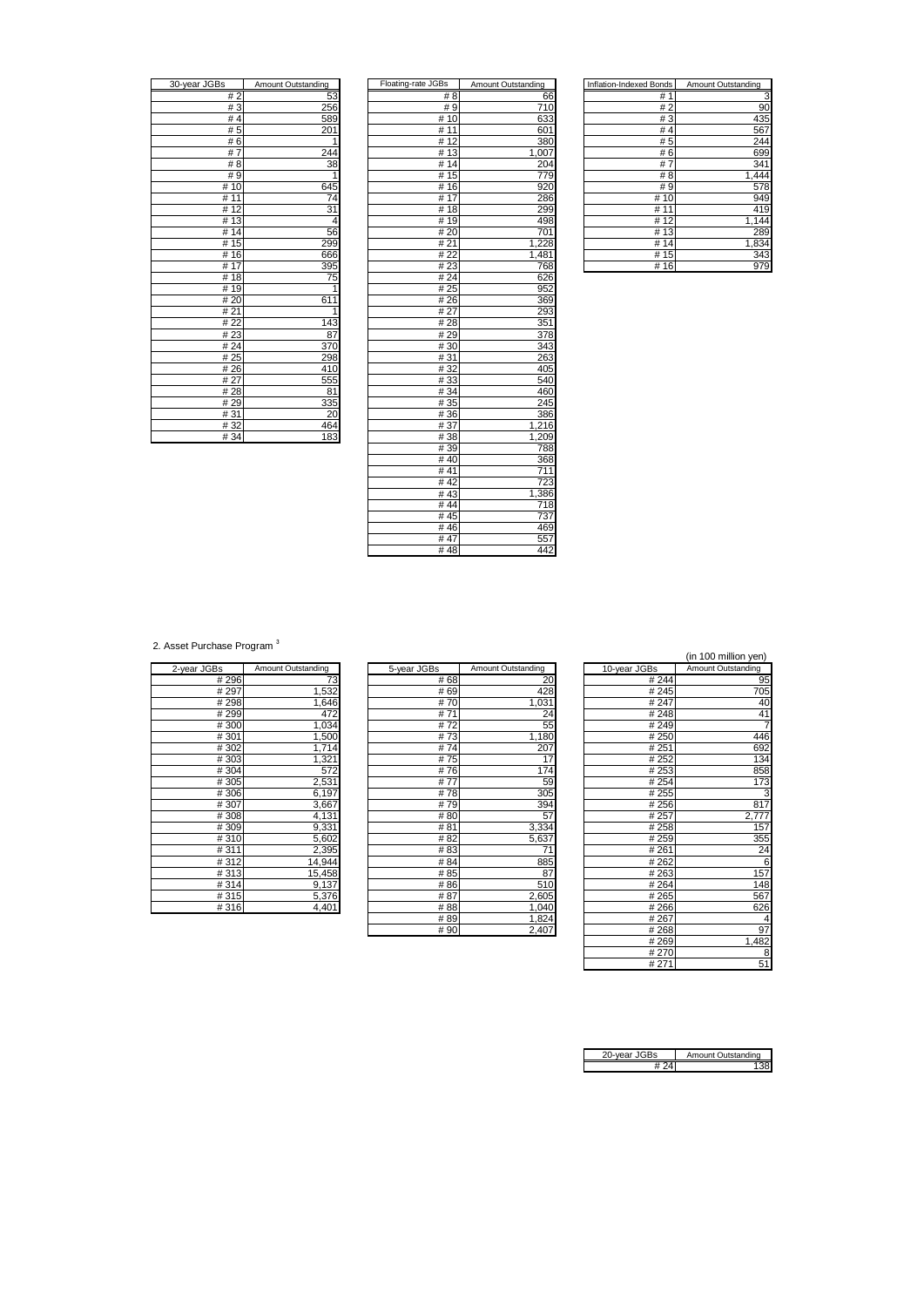<sup>3.</sup> Excluding the Asset Purchase Program <sup>4</sup>

| 2-year JGBs | Amount Outstanding |
|-------------|--------------------|
| #294        | 6,592              |
| #295        | 5,766              |
| #296        | 8,690              |
| #297        | 3,871              |
| #298        | 1,553              |
| #299        | 295                |
| #300        | 11,680             |
| #301        | 2,195              |
| #302        | 2,927              |
| #303        | 1,418              |
| #304        | 1,092              |
| #305        | 641                |
| #306        | 1,198              |
| #307        | 2,770              |
| #308        | 1,891              |
| #309        | 98                 |
| #310        | 2,717              |
| #311        | 53                 |

| 2-year JGBs | Amount Outstanding | 10-year JGBs      | Amount Outstanding | 20-year JGBs | Amount Outstanding |
|-------------|--------------------|-------------------|--------------------|--------------|--------------------|
| # 294       | 6,592              | # 241             | 4,241              | # 19         | 1,340              |
| # 295       | 5,766              | # 242             | 2,576              | # 20         | 1,154              |
| #296        | 8,690              | #243              | 4,606              | # 21         | 1,520              |
| # 297       | 3,871              | # 244             | 5,577              | # 22         | 2,206              |
| #298        | 1,553              | #245              | 5,824              | #23          | 1,366              |
| #299        | 295                | #246              | 4,125              | # 24         | 1,337              |
| #300        | 11,680             | #247              | 6,293              | # 25         | 1,012              |
| #301        | 2,195              | #248              |                    | #26          | 1.102              |
|             |                    | #249              | 6,771              |              |                    |
| #302        | 2,927              |                   | 6,756              | # 27         | 3,962              |
| #303        | 1,418              | #250              | 5,882              | #28          | 1,064              |
| #304        | 1,092              | # 251             | 6,259              | #29          | 1,372              |
| #305        | 641                | # 252             | 5,228              | #30          | 3,675              |
| #306        | 1,198              | # 253             | 3,343              | # 31         | 2,236              |
| #307        | 2,770              | # 254             | 1,011              | # 32         | 1,395              |
| #308        | 1,891              | #255              | 1,355              | #33          | 3,949              |
| #309        | 98                 | #256              | 5,921              | #34          | 1,415              |
| #310        | 2,717              | #257              | 3,481              | # 35         | 1,410              |
| #311        | 53                 | #258              | 117                | #36          | 1,435              |
|             |                    |                   |                    |              |                    |
|             |                    | #259              | 8,030              | # 37         | 1,591              |
|             |                    | # 260             | 1,275              | #38          | 1,675              |
|             |                    | # 261             | 925                | #39          | 3,637              |
|             |                    | # 262             | 3,635              | #40          | 2,244              |
|             |                    | #263              | 2,317              | #41          | 2,601              |
|             |                    | #264              | 8,239              | #42          | 4,366              |
|             |                    | # 265             | 1,977              | #43          | 2,144              |
| 5-year JGBs | Amount Outstanding | $\frac{1}{4}$ 266 | 3,507              | # 44         | 1,507              |
| #66         | 12,854             | # 267             | 3,023              | # 45         | 2,264              |
| #67         |                    |                   |                    | #46          |                    |
|             | 4,835              | # 268             | 1,934              |              | 1,463              |
| #68         | 3,301              | #269              | 8,175              | #47          | 1,115              |
| #69         | 7,912              | #270              | 4,311              | #48          | 1,125              |
| #70         | 12,948             | # 271             | 3,829              | #49          | 2,219              |
| #71         | 3,410              | #272              | 306                | #50          | 3,498              |
| #72         | 4,138              | #273              | 2,492              | #51          | 237                |
| #73         | 3,267              | #274              | 1,202              | # 52         | 1,229              |
| #74         | 3,985              | #275              | 3,391              | #53          | 553                |
| #75         | 3,860              | #276              | 1,006              | # 54         | 1,223              |
| #76         | 3,442              | #277              | 555                | # 55         | 1,140              |
| #77         |                    | # 278             | 1.743              |              |                    |
|             | 4,571              |                   |                    | # 56         | 2,325              |
| #78         | 3,226              | # 279             | 4,822              | #57          | 1,851              |
| #79         | 806                | # 280             | 4,071              | #58          | 1,995              |
| #80         | 4,086              | #281              | 2,568              | # 59         | 2,823              |
| #81         | 1,350              | #282              | 10,558             | #60          | 2,732              |
| # 82        | 1,216              | #283              | 5,394              | #61          | 2,804              |
| #83         | 4,875              | #284              | 3,473              | # 62         | 3,043              |
| # 84        | 18,592             | #285              | 674                | # 63         | 1,324              |
| #85         | 3,995              | # 286             | 918                | # 64         | 2,753              |
| #86         | 143                | # 287             | 1,204              | # 65         | 2,654              |
| #87         |                    |                   | 6,494              | #66          |                    |
|             | 3,022              | # 288             |                    |              | 1,345              |
| #88         | 5,874              | # 289             | 3,203              | # 67         | 1,188              |
| #89         | 603                | #290              | 1,048              | #68          | 1,093              |
| #90         | 3,992              | #291              | 3,441              | #69          | 2,877              |
| #91         | 167                | #292              | 1,606              | #70          | 702                |
| #92         | 922                | #293              | 2,481              | #71          | 1,120              |
| #93         | 4,909              | #294              | 1,823              | #72          | 3,159              |
| #95         | 36                 | #295              | 2,209              | #73          | 1,106              |
| #96         | 1,594              | #296              | 5,285              | #74          | 1,406              |
| #97         | 1,184              | #297              | 2,990              | #75          | 957                |
| #99         | 683                | #298              | 9,121              | #76          | 1.437              |
| #103        |                    | #299              |                    | #77          |                    |
|             | 5                  |                   | 1,718              |              | 2,560              |
|             |                    | #300              | 2,542              | #78          | 429                |
|             |                    | #301              | 5,446              | #79          | 700                |
|             |                    | #302              | 1,521              | #80          | 2,007              |
|             |                    | #303              | 712                | #82          | 3,236              |
|             |                    | #304              | 2,021              | #83          | 117                |
|             |                    | #305              | 6,523              | # 84         | 728                |
|             |                    | #306              | 4.626              | #85          | 353                |
|             |                    | #307              | 3,459              | #86          | 1,227              |
|             |                    | #308              | 152                | #87          | 799                |
|             |                    | #309              | 6,724              | #88          | 2,728              |
|             |                    |                   |                    |              |                    |
|             |                    | #310              | 3,066              | #89          | 2,199              |
|             |                    | #312              | 30                 | #90          | 1,640              |
|             |                    | #313              | 265                | #91          | 2,075              |
|             |                    | #314              | 72                 | #92          | 2,433              |
|             |                    | #315              | 3,487              | #93          | 87                 |
|             |                    | #316              | 199                | # 94         | 339                |
|             |                    | #320              | 1,410              | # 95         | 2,363              |
|             |                    |                   |                    |              |                    |

|                  |                     |                | (in 100 million yen) |
|------------------|---------------------|----------------|----------------------|
| Зs               | Amount Outstanding  | 20-year JGBs   | Amount Outstanding   |
| # 241            | 4,241               | # 19           | 1,340                |
| # 242            | 2,576               | # 20           | 1,154                |
| # 243<br>#244    | 4,606<br>5,577      | # 21<br># 22   | 1,520<br>2,206       |
| # 245            | 5,824               | # 23           | 1,366                |
| # 246            | 4,125               | # 24           | 1,337                |
| # 247            | 6,293               | # 25           | 1,012                |
| #248             | 6,771               | #26            | 1,102                |
| # 249<br># 250   | 6,756<br>5,882      | # 27<br>#28    | 3,962<br>1,064       |
| # 251            | 6,259               | #29            | 1,372                |
| # 252            | 5,228               | #30            | 3,675                |
| #253             | 3,343               | # 31           | 2,236                |
| # 254            | 1,011               | #32            | 1,395                |
| # 255            | 1,355               | #33            | 3,949                |
| # 256<br># 257   | 5,921<br>3,481      | #34<br># 35    | 1,415<br>1,410       |
| # 258            | 117                 | # 36           | 1,435                |
| # 259            | 8,030               | #37            | 1,591                |
| #260             | 1,275               | #38            | 1,675                |
| # 261            | 925                 | #39            | 3,637                |
| #262<br># 263    | 3,635<br>2,317      | #40<br>#41     | 2,244<br>2,601       |
| # 264            | 8,239               | #42            | 4,366                |
| # 265            | 1,977               | #43            | 2,144                |
| #266             | 3,507               | #44            | 1,507                |
| # 267            | 3,023               | # 45           | 2,264                |
| # 268            | 1,934               | #46<br>#47     | 1,463                |
| # 269<br># 270   | 8,175<br>4,311      | #48            | 1,115<br>1,125       |
| #271             | 3,829               | #49            | 2,219                |
| # 272            | 306                 | #50            | 3,498                |
| # 273            | 2,492               | # 51           | 237                  |
| # 274            | 1,202               | # 52           | 1,229                |
| # 275<br># 276   | 3,391<br>1,006      | # 53<br># 54   | 553                  |
| # 277            | 555                 | # 55           | 1,223<br>1,140       |
| #278             | 1,743               | #56            | 2,325                |
| # 279            | 4,822               | # 57           | 1,851                |
| # 280            | 4,071               | #58            | 1,995                |
| # 281            | 2,568               | # 59           | 2,823                |
| # 282<br># 283   | 10,558<br>5,394     | # 60<br># 61   | 2,732<br>2,804       |
| # 284            | 3,473               | # 62           | 3,043                |
| # 285            | 674                 | # 63           | 1,324                |
| # 286            | 918                 | # 64           | 2,753                |
| # 287            | 1,204               | # 65           | 2,654                |
| # 288<br># 289   | 6,494<br>3,203      | # 66<br># 67   | 1,345<br>1,188       |
| # 290            | 1,048               | # 68           | 1,093                |
| # 291            | 3,441               | #69            | 2,877                |
| # 292            | 1,606               | # 70           | 702                  |
| # 293            | 2,481               | # 71           | 1,120                |
| #294<br># 295    | 1,823<br>2,209      | #72<br>#73     | 3,159<br>1,106       |
| #296             | 5,285               | #74            | 1,406                |
| # 297            | 2,990               | # 75           | 957                  |
| #298             | 9,121               | #76            | 1,437                |
| # 299            | 1,718               | # 77           | 2,560                |
| # 300            | 2,542<br>5,446      | #78<br># 79    | 429<br>700           |
| #301<br>#302     | 1,521               | #80            | 2,007                |
| #303             | 712                 | # 82           | 3,236                |
| # 304            | 2,021               | #83            | 117                  |
| $\frac{1}{4}305$ | 6,523               | #84            | 728                  |
| #306             | 4,626               | #85            | 353<br>1.227         |
| #307<br># 308    | 3,459<br>152        | #86<br># 87    | 799                  |
| # 309            | 6,724               | #88            | 2,728                |
| #310             | 3,066               | #89            | 2,199                |
| #312             | 30                  | #90            | 1,640                |
| #313             | 265                 | #91            | 2,075                |
| #314<br>#315     | 72<br>3,487         | #92<br>#93     | 2,433<br>87          |
| #316             | 199                 | #94            | 339                  |
| #320             | $\overline{1}$ .410 | # 95           | 2,363                |
|                  |                     | #96            | 468                  |
|                  |                     | #97<br>#98     | 1,973<br>95          |
|                  |                     | #99            | 506                  |
|                  |                     | #100           | 89                   |
|                  |                     | # 101          | 317                  |
|                  |                     | #103           | 699                  |
|                  |                     | # 105<br># 106 | 185<br>1.<br>699     |
|                  |                     | #107           | 518                  |
|                  |                     | #108           | 1,857                |
|                  |                     | #109           | 22                   |
|                  |                     | # 110          | 862                  |
|                  |                     | #111<br>#112   | 2,017<br>521         |
|                  |                     | #113           | 2,710                |
|                  |                     | #114           | 80                   |
|                  |                     | #117           | 400                  |
|                  |                     | #119           | 100                  |
|                  |                     | #120<br># 122  | 11<br>316            |
|                  |                     | #123           | 67                   |
|                  |                     | # 127          | 600                  |
|                  |                     | #128           | 100                  |
|                  |                     | #129           | 400                  |

| # oo         | 12,854                                                          |
|--------------|-----------------------------------------------------------------|
| #67          | 4,835                                                           |
| #68          | $\frac{3,301}{7,912}$ $\frac{12,948}{3,410}$                    |
| #69          |                                                                 |
| #70          |                                                                 |
| #71          |                                                                 |
| # 72<br># 73 | $\frac{4,138}{3,267}$                                           |
|              |                                                                 |
| #74          | 3,985                                                           |
| #75          | $\frac{3,860}{3,442}$                                           |
| #76          |                                                                 |
| # 77         | 4,571<br>3,226                                                  |
| #78          |                                                                 |
| #79          | 806                                                             |
| # 80         | 4,086                                                           |
| # 81         | 1,350                                                           |
| # 82         |                                                                 |
| # 83         |                                                                 |
| # 84         | $\frac{1,330}{1,216}$ $\frac{4,875}{3,995}$ $\frac{3,995}{143}$ |
| # 85         |                                                                 |
| # 86         |                                                                 |
| # 87         | 3,022                                                           |
| #88          | 5,874                                                           |
| #89          | 603                                                             |
| #90          | 3,992                                                           |
| #91          | 167                                                             |
| #92          | 922                                                             |
| #93          | 4,909                                                           |
| # 95         | 36                                                              |
| #96          | 1,594<br>1,184                                                  |
| #97          | $\frac{16}{683}$                                                |
| #99          |                                                                 |
| #103         |                                                                 |